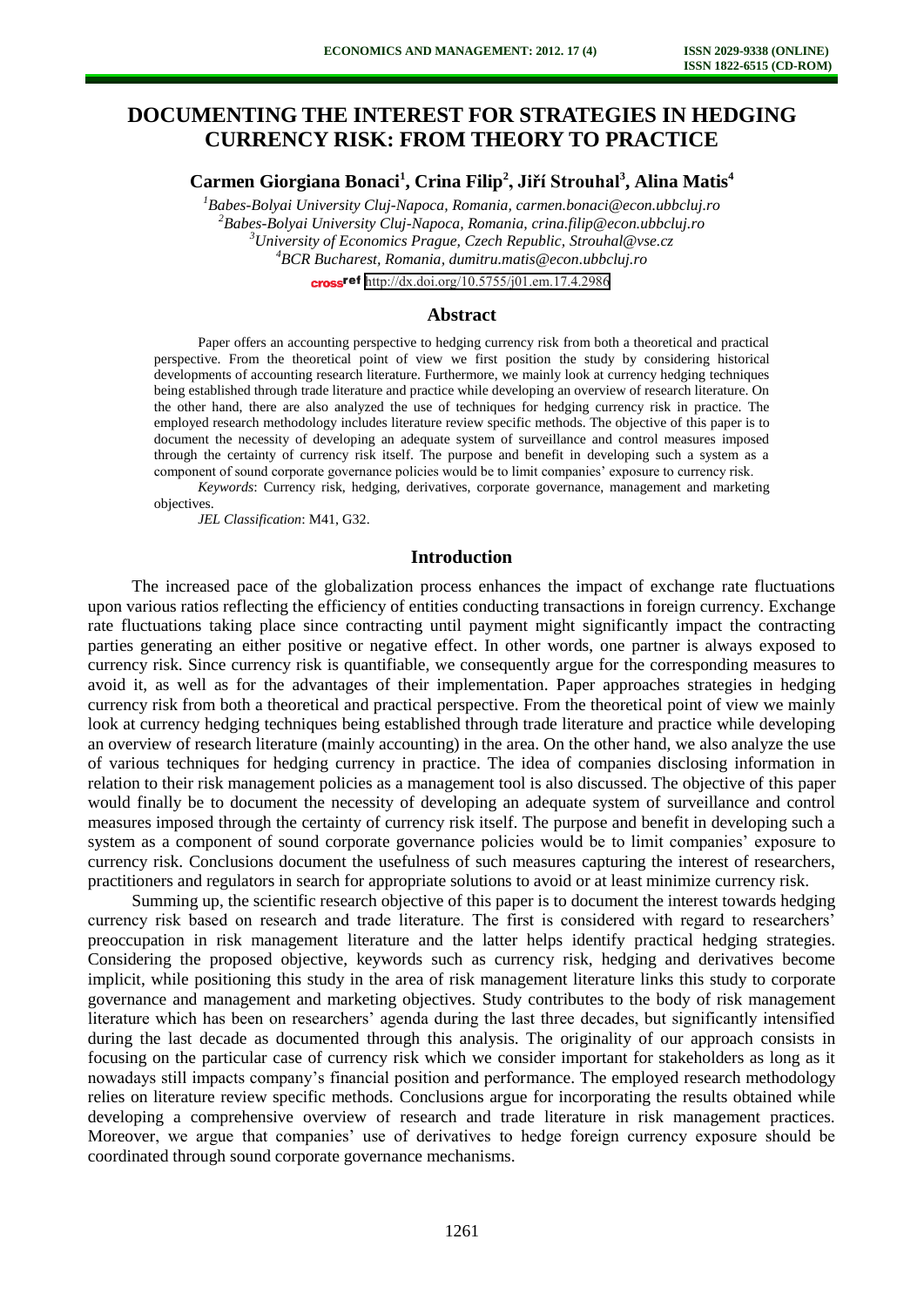The reminder of the paper is organized as follows: the main aspects related to the employed research methodology are synthesized; setting the research background is done by first looking at the evolution in accounting theory in relation to the development of global capital markets and further completed through a comprehensive review of accounting research literature on hedging currency risk; the practical perspective further covers the designing and implementing of foreign currency hedging strategies in practice; the final part of the study formulates and discusses the conclusions of this analysis.

## **Research Methodology**

The employed research methodology includes literature review related aspects. Literature review methodology is used in order to develop a critical and evaluative account of what has been published within accounting research literature on hedging currency risk. As Matiş & Bonaci (2011) point, literature review methodology imposes a certain organizational pattern that combines both summary and synthesis by covering question formation, identification of the relevance, assessment of quality, evidence summarization and interpretation of findings. Papers being covered through this analysis approach hedging currency risk from both a theoretical and practical perspective. The first part of the analysis is dedicated to accounting research literature while the second focuses on practical aspects related to designing and implementing foreign currency hedging strategies.

#### **Accounting Theory and the Global Capital Market**

The complete understanding of an accounting view on financial instruments (especially derivatives) can only be reached by following their historical development being interrelated with capital market evolutions. Moreover, developments in accounting theory should also be included when aiming for a comprehensive picture. Godfrey *et al.* (2006, p. 10) discuss the main periods of theory development comprising practice development, pre-theory period (continued development of practice), formalisation of practice, general scientific period (explanations of practise and development of explanatory framework), normative period (statement of ideal practices and basis for achieving such practices), positive accounting theory (a framework to explain and predict behaviour) and mixed developments (positive and behavioural theories).

We consider worldwide known bankruptcies that pointed out a series of gaps in national accounting systems to represent a significant factor in the development of accounting theory, or at least in emphasizing the components of previous developments. The significant number of financial scandals made stakeholders express their concern regarding the ability of financial information (supposable useful based on accounting standard setting bodies declared objective) to signal or prevent such financial catastrophes. What these financial scandals confirmed out of the positive accounting theory is that one of the parties acted in order to maximize its own wealth in the obvious detriment of the other party. We are therefore tempted to consider the necessity of developing a comprehensive theory with regard to the impact accounting practices could have on human behaviour instead of focusing on explaining past events and the corresponding behaviour.

Naturally, capital market researches increase significantly under the positive accounting theory when markets global integration process already recorded significant results (Lindert & Williamson, 2002). In terms of worldwide known bankruptcies we included in the figure the biggest twenty of them, but from a chronological point of view we must mention their appearance starting with year 1987.

## **Hedging Currency Risk**

In developing a review of accounting research literature we first developed a content analysis of published papers approaching the issue of hedging currency risk. This further led us to dividing the analyzed published papers within three main categories, as follows: capital market research studies, studies focusing on management's behaviour and studies focusing on accounting regulations and accounting practices. We should also mention that considering the above mentioned categories does not claim to cover all existing literature exhaustively. Mentioning the fact that the established categories are not excluding each other is also necessary since we did find studies which can not only be included within one category. We will further synthesis studies being analyzed within each category by considering their objective, the employed research methodology and obtained results.

As Chowdhury & Sarno (2004) emphasize, exchange rate volatility plays a major role in international portfolio diversification and in several aspects of economic policy, including, inter alia, the determination of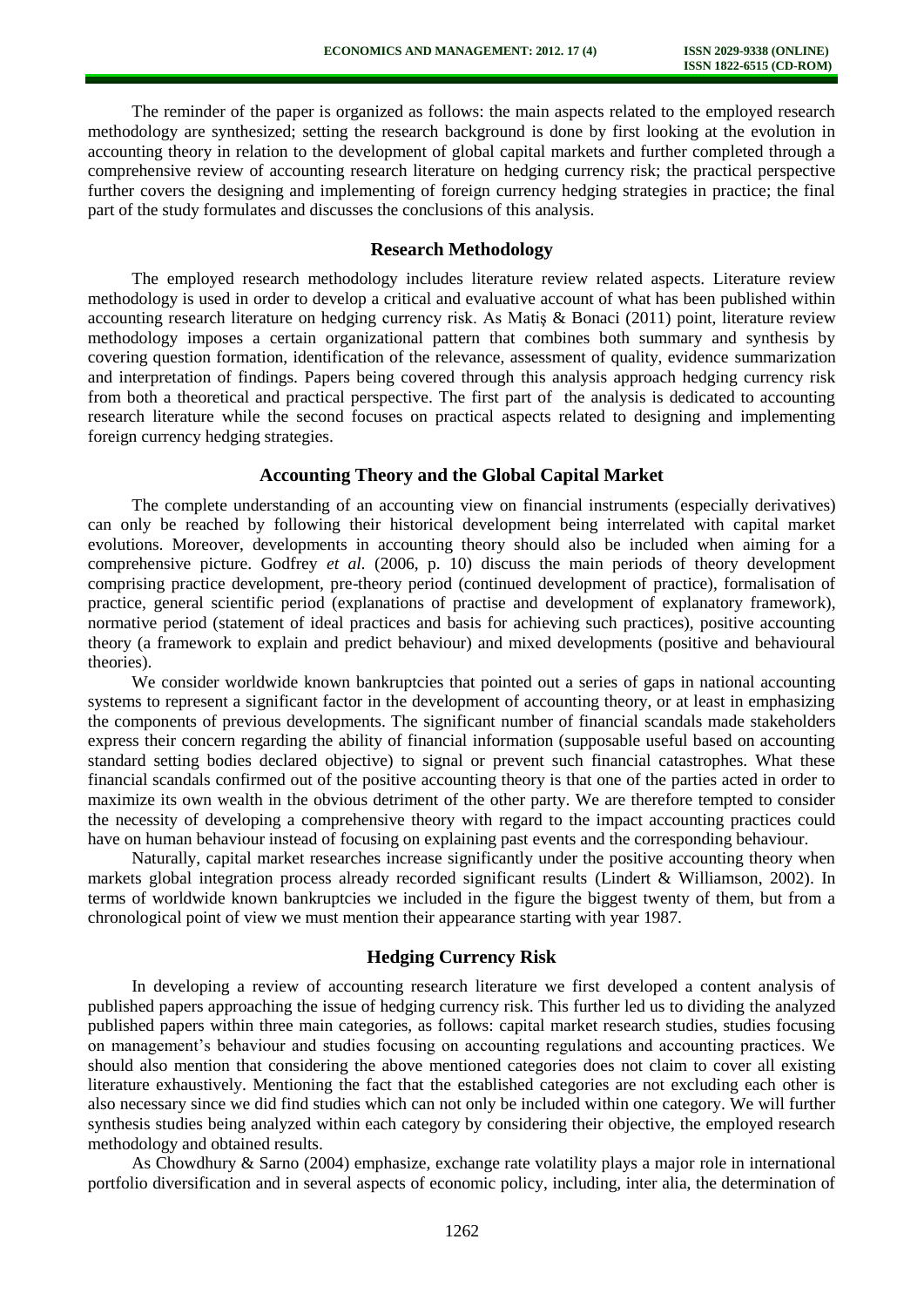the uncertainty surrounding prices of exports and imports, the value of international reserves and open positions in foreign currency, and the domestic currency value of debt payments and workers' remittances which, in turn, may affect domestic wages, prices, output and employment. This is actually the reasoning for having a significant body of literature focusing on modelling time-varying exchange rate volatility.

In the area of capital market research studies, Makar & Huffman (2008) examine the relationship between UK multinationals' stock returns and changes in the principal exchange rate to which each firm is most exposed, finding more firms with significant foreign exchange exposure estimates using this firmspecific principal currency data, compared with those exposure estimates using the broad exchange rate index data prevalent in prior studies. Furthermore, the cross-sectional variations in such principal-currency exposure estimates are explained in relation to the financial currency-hedge techniques that each firm specifically identifies as being used to manage its currency risk. Through the use of ordinary least squares (OLS) regression Makar & Huffman (2008) provide evidence that firms effectively use foreign currency derivatives and foreign-denominated debt to reduce the currency risk associated with the bilateral exchange rate to which they are most exposed. Clark & Mefteh (2011) provide evidence on the asymmetric sensitivity of stock returns of French firms to exchange rate risk and the effect of foreign currency derivative use in alleviating this risk. Cross sectional analysis provides evidence that foreign currency derivatives use has a significant effect on reducing foreign currency exposure to appreciations and depreciations of non-USD currencies and depreciations of the USD, but not to appreciations of the USD.

The second considered category of studies (those focusing on management's behaviour) positions us in the area of risk management literature which has increased significantly during the last decade. Marsden & Prevost (2005) synthesize the theoretical component of this literature as showing that risk management can add value to the company, while the empirical literature describes the cross-sectional determinants of derivative usage and risk management. Furthermore, Marsden & Prevost (2005) discuss how in general the findings of the empirical and survey literature are consistent with the theoretical justifications of using derivative contracts to hedge. Their synthesis documents that corporate hedging and derivative usage can increase company value because of lowered contracting costs, imperfect access to external capital markets, financial distress costs, reductions in agency costs, and reduction in expected taxes.

Makar *et al.* (1999) investigate how large US multinational companies use foreign exchange derivatives to manage currency risk. Their study tests whether a company's use of foreign exchange derivatives is associated with its exposure to changing exchange rates, and whether such risk management practices are affected by the company's degree of geographic diversification indicative of natural hedging. The employed research methodology includes ordinary least squares (OLS) regression estimates. The obtained results document that large companies' foreign exchange derivatives use increases with the level of foreign currency exposure as well as with the degree of geographic concentration indicative of using less natural hedging (Makar *et al.*, 1999). Dhanani & Groves (2001) use qualitative research methodology in examining the responses of multinational companies, their organisational structures, systems and managers to strategic exchange rate risk. They therefore document that the management of exchange rate risk as a whole appears to have been an evolutionary process with companies progressing gradually from the management of translation risk in the 1970s to that of transaction risk in the 1980s, and more recently to strategic exchange rate risk management (Dhanani & Groves, 2001).

Rather than assuming that the relationship between a manager's stake and corporate hedging is unequivocally positive, Spanò (2007) focuses on the weaker hypothesis that managerial risk aversion is an incentive to deviate from the optimal hedging position. The study employs the use of binary probit multivariate analysis on the determinants of the likelihood to hedge and ordinary least squares (OLS) analysis on the determinants of the hedging position. Empirical results therefore allow the conclusion that the conflicts of interest between shareholders and managers are at the centre of the decision about the firm's risk profile but are not relevant as determinants of the decision to hedge which is rather associated with factors enhancing the firm's expected value (and shareholders' expected wealth), namely, the alleviation of underinvestment problems, costs decreasing with the size of the firm and the possibility of reducing expected tax liabilities (Spanò, 2007). Furthermore it is documented that that managerial motivations are a strong incentive to change the firm's risk profile and deviate from the perfectly balanced hedging position. Spanò (2007) documents that risk averse managers whose wealth is directly affected by the firm's value use hedging instruments in a suboptimal way, thereby systematically creating gains or losses, while managers whose wealth is only marginally affected by the firm's value act in a more risk neutral way and their firms are closer to the perfectly balanced hedging position.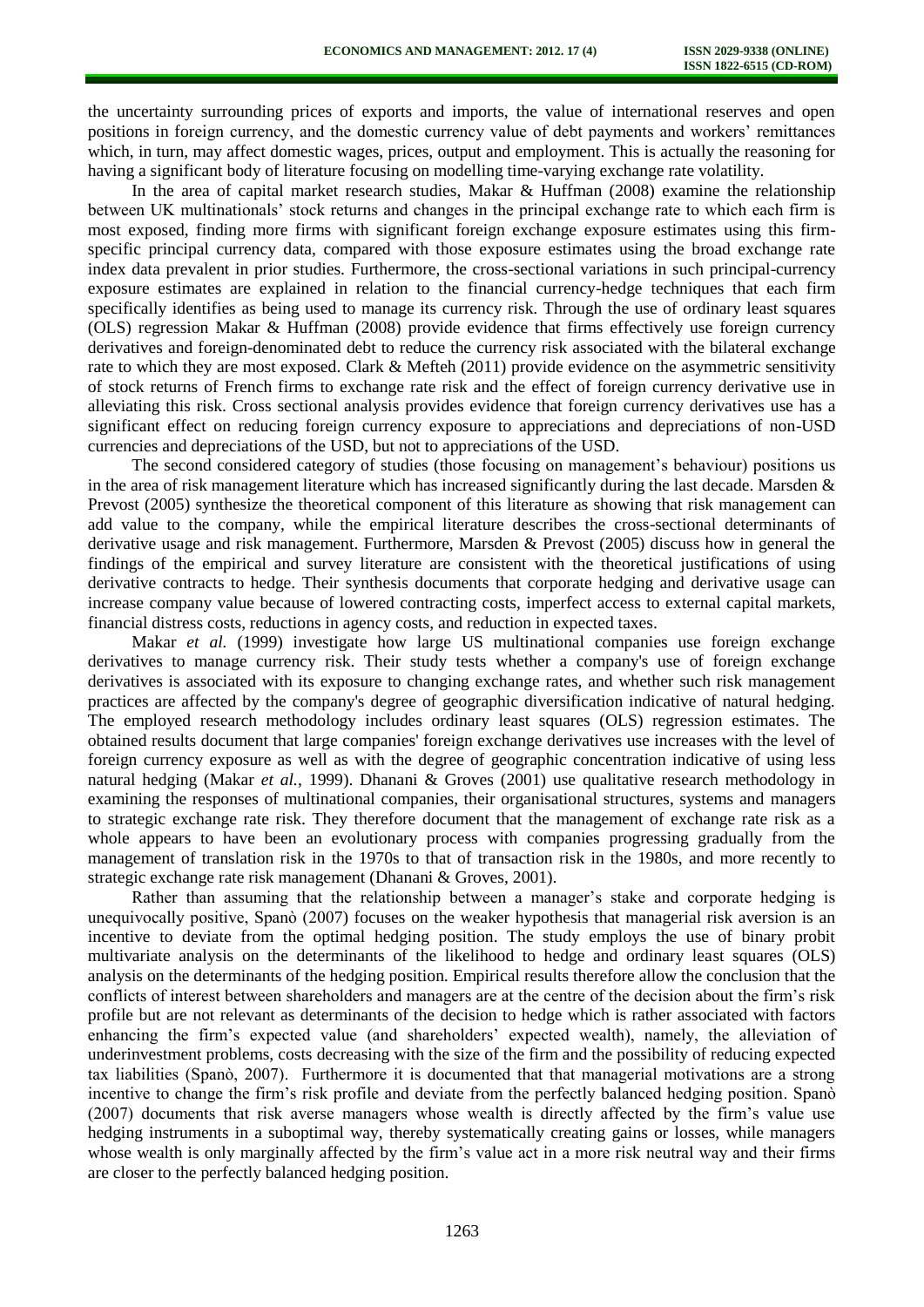The adoption of the "euro" as common currency offered the opportunity to also examine the determinants of risk management in an environment where exposure to foreign exchange risk was considerably reduced. With the use of multivariate regressions, Capstaff *et al.* (2007) therefore examine the impact of the euro on derivative use for a sample of French firms. Their results document that the decline in the use of foreign exchange derivatives was greater for firms with substantial sales within the euro zone and less for firms in industries that still had significant imports from outside the euro zone. Furthermore, the reduction in hedging was not in direct proportion to the reduction in foreign exchange exposure, implying that euro risk was hedged more intensely than French franc risk in the sample of French firms over the chosen years (Capstaff *et al.*, 2007).

We further find that studies looking at management's behaviour are closely linked to the financial reporting process, studies documenting correlations with accounting practices and even changes in accounting regulations. E.g. Hughen (2010) examines behaviour following a change in accounting treatment for derivative hedges by examining companies having to choose between maintaining stability in economic earnings but increase the volatility of accounting earnings and maintaining stability in accounting earnings but increase the volatility in economic earnings. She therefore documents a change in management behaviour following a change in accounting method, finding that firms' historic abilities to meet earnings targets are positively associated with the likelihood that firms will focus on accounting earnings rather than economic earnings. The study's methodology employs the use of the probit model. Marshall & Weetman (2007) address the issue of transparency in financial reporting by comparing disclosures of foreign exchange (FX) risk management in financial statements and managerial information on foreign exchange risk management policy, as evidenced in questionnaire responses. Their study involves the use of regression analysis. They conclude that modelling and explaining the aspect of incomplete accounting disclosure in an international setting must be sufficiently flexible to accommodate national differences in managerial behaviour. Furthermore, considering their comparative study of US and UK firms they find incomplete disclosure in both samples but with differing aspects. This deduction is drawn from the particularities of their study, Marshall & Weetman (2007) documenting, in the US case, that the information gap is lower where the information has higher relevance or firms with higher financial risk (greater leverage) are signalling the extent of risk, but the gap is greater where firms are in competitive product markets. Meanwhile, for the UK sample, the information gap is significantly lower where firms have higher financial risk or higher liquidity, but the gap is greater where the shares are more closely held (Marshall & Weetman, 2007).

Moving forward towards the category of studies *focusing on accounting regulations and accounting practices* we find Ahmed *et al.* (2006) documenting that investor valuation of derivative financial instruments differs depending upon whether the fair value of these instruments is recognized or disclosed. Based on a sample of banks that simultaneously held recognized and disclosed derivatives prior to SFAS No. 133, Ahmed *et al.* (2006) find that the valuation coefficients on recognized derivatives are significant, whereas the valuation coefficients on disclosed derivatives are not significant. Moreover, when using a sample of banks that had only disclosed derivatives prior to SFAS No. 133, which were recognized after SFAS No.133, their results document that while the valuation coefficients on disclosed derivatives are not significant, the valuation coefficients on recognized derivatives are significant. Ahmed et al. (2006) therefore contribute to arguing for the view that recognition and disclosure are not substitutes.

In terms of accounting for derivatives we have to mention an older study which we consider relevant in terms of providing an example of the analysis necessary to prepare and evaluate accounting for a derivative transaction. Cerf  $\&$  Elmy (1998) do this through the logic developed in the case questions providing the ability to understand: (1) the international interest rate environment which motivates currency transactions; (2) foreign exchange rate risk; (3) how the cash flows of the currency swap interact with the cash flows of the debt to hedge the foreign exchange risk, (4) how entering into the currency swap mitigates currency risk, but exposes the company to counterparty credit risk and legal risk; (5) the attributes of accounting and reporting for the debt and currency swap as separate instruments or as a combined synthetic instrument; and (6) accounting for the currency swap at fair value.

## **Designing and Implementing Hedge Strategies**

Debates following the recent financial crisis relate to a significant extant to strategic management failings stimulating the dramatic downturn in corporate and economic performance. This enhances the need for better risk management aiming to prevent strategic management failings and risk exposure. Corporate use of derivatives to hedge foreign currency exposure has become standard practice for firms with foreign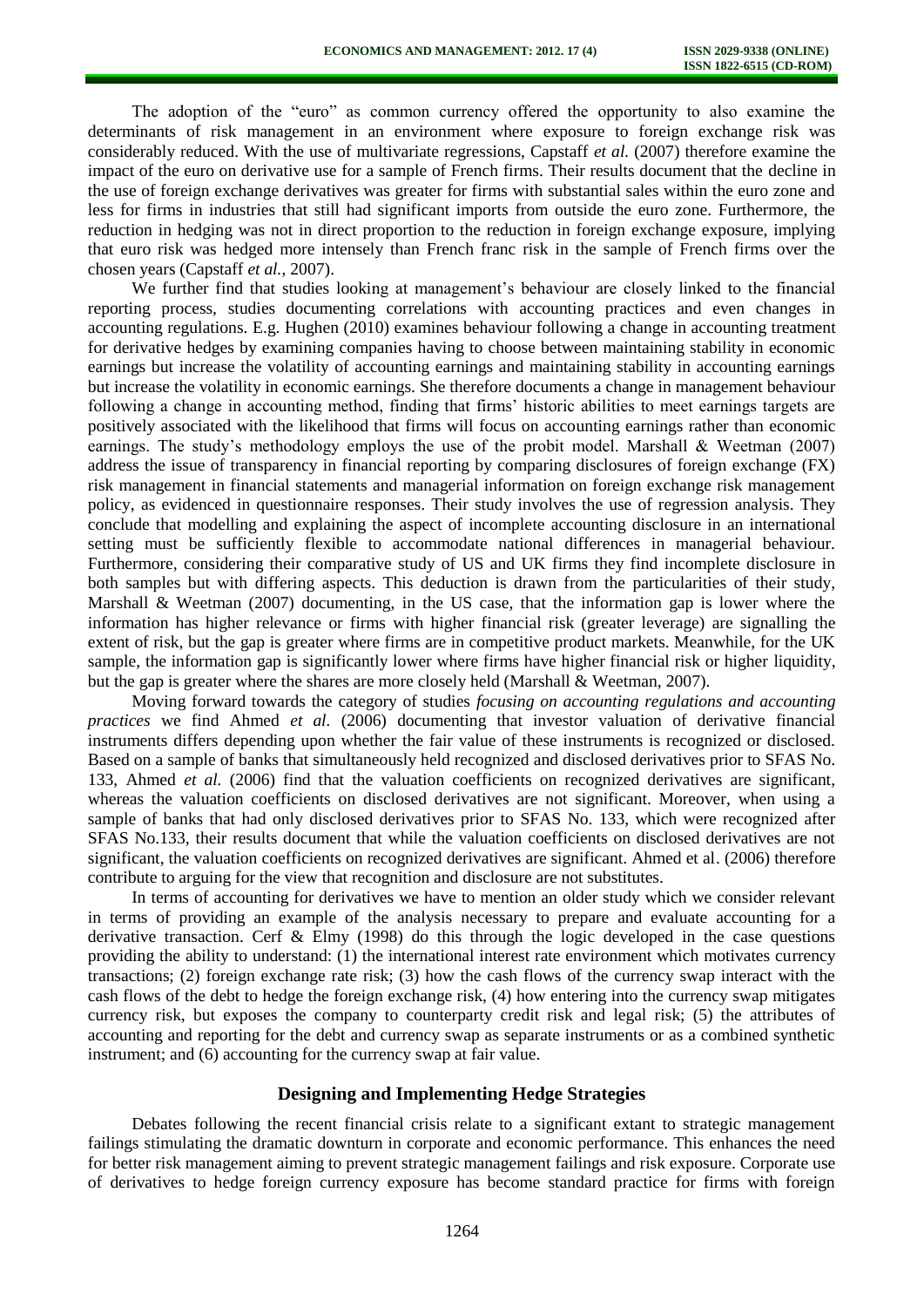operations or commercial interests (Clark & Mefteh, 2011). Furthermore we must not forget that developing and implementing a foreign currency hedging strategy requires a commitment of financial, physical, and human resources that can represent significant costs for the firm, as also discussed by Clark & Mefteh (2011). Understanding the nature of foreign currency exposure and further trying to optimize a strategy meant to reduce it can only be done by considering the complexity of economic reality. We therefore need to consider exchange rates within their economic context that includes a series of economic factors (such as those mentioned by Clark & Mefteh (2011): relative prices, income, expenditure, interest rates, supply, and demand). Going back to considering the costs involved by developing and implementing a foreign currency hedging strategy, shareholders need to know whether hedging reduces exposure and adds value to the firm.

Fung & Leung (1991) derive an optimal rule for hedging currency risk in a general utility framework by examining ex ante hedging performance of the forward markets through the use of optimal hedge ratio derived from the utility model and an optimal rule derived from another model (excess return per unit risk) suggested in the hedging literature. Interestingly, their results document that a naive (one-to-one) hedge performs similarly to the optimal hedge ratios under either model therefore suggesting that financial managers of multinational firms should simply follow a one-to-one rule when hedging foreign exchange risk in the forward markets. Intriguing results are also obtained by Chowdhry (1995) when analyzing hedging policies for a corporation that generates a foreign currency cash flow that is not known with certainty. Chowdhry (1995) documents that the probability of bankruptcy for a firm that attempts to minimize this probability is lower when there is some uncertainty in the exchange rates than when there is no uncertainty in the exchange rates: the firm reduces the probability of bankruptcy by borrowing more than its financing needs through foreign currency borrowing alone and by investing the excess funds in domestic risk-free securities.

Choi (2010) compares the effectiveness of constant hedge and speculative hedge by focusing on the recent experience of major and minor currencies in order to establish whether there are any significant differences between both hedges. The obtained results document speculative hedge to be slightly more effective than the constant hedge in reducing currency risk, therefore suggesting that speculative hedge about major currencies can be a relevant hedging tool.

## **Conclusions and Discussions**

Paper offers an accounting perspective to hedging currency risk from both a theoretical and practical perspective. The developed analysis documents risk management's preoccupations in handling risk exposure to include the use of derivatives to hedge foreign currency exposure. A first part of analysis documents the interest for hedging currency risk by looking at accounting research literature and its orientations. The analyzed papers ended up being included and presented within three main categories, as follows: capital market research studies, studies focusing on management's behaviour and studies focusing on accounting regulations and accounting practices. The objective and results of each study are closely correlated with the category to which the study belongs. Interpreting the employed research methodology of the analyzed studies we can conclude that most of them are empirical studies relating to the positive accounting theory. This further adds to setting the research background for our study being done by reference to developments in accounting theory and particularly positive accounting theory. The second part of the study focuses on analyzing developments in companies' practices and documents their approach towards managing currency risk is becoming more sophisticated and focused. When designing and implementing an effective foreign currency hedging strategy we must also relate to Smith & Stulz's (1985) positive theory of corporate hedging stating that the therefore generated costs can be justified only if imperfect capital markets create conditions where corporate hedging reduces exposure and adds value to the firm.

Literature even covers the context of environments where exposure to foreign exchange risk had been considerably reduced due to economic events such as the adoption of the "euro" as common currency for several European countries. Studies (such as Capstaff *et al.*, 2007) document the foreign exchange derivative usage (even though in decline) despite the decrease in foreign exchange risk exposure. Furthermore, Capstaff *et al.* (2007) document the reduction in foreign exchange derivatives usage was less than proportional to the reduction in foreign exchange exposure while the number of sample firms using foreign exchange derivatives was virtually unchanged, which could reflect more intense hedging of the residual foreign exchange risk following the adoption of the euro, uncertainty caused by macroeconomic events, or the volatility and performance of the euro. Another fact being documented by Capstaff *et al.* (2007) which we consider relevant for foreign exchange derivative usage is that the reduction in the use of foreign exchange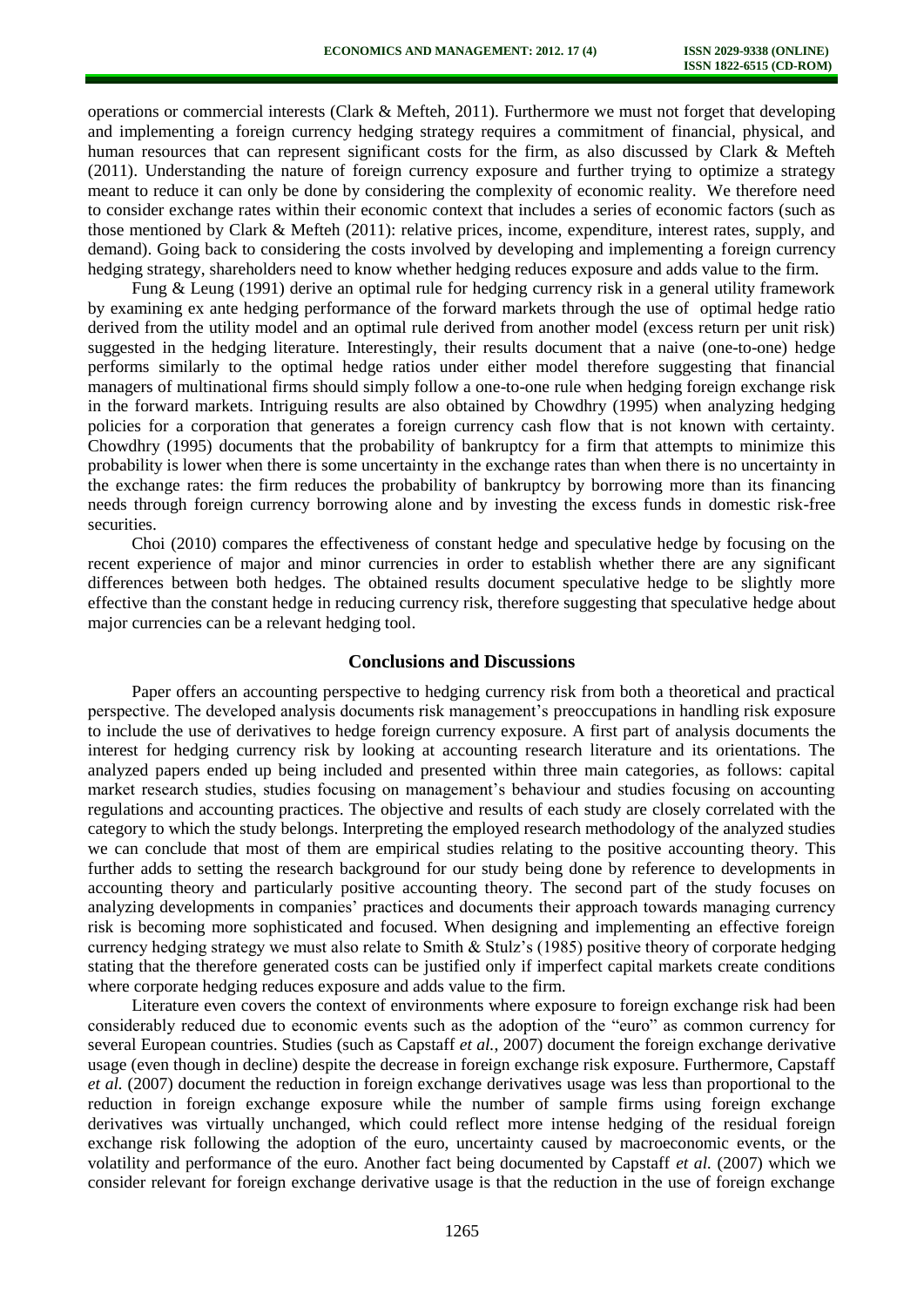derivatives was greater for French firms with a higher proportion of business within the euro zone. Drawing from research literature's findings our analysis therefore documents once more that hedging should follow economic realities in order to serve companies purpose of managing risk exposure.

The idea of companies disclosing information in relation to their risk management policies (our paper focusing on the particular area of currency risk) as a management tool should also be considered. When managers choose not to disclose all the relevant information in their possession in their financial statements, there is an information gap between the managers and users and consequently a lack of transparency (Marshall & Weetman, 2007). We consider the possibility of opportunistic use of such a gap should not be underestimated. The comprehensive overview of the research and trade literature being developed documents not only the interest for hedging currency risk, but also relevant results being obtained that have significant practical implications. We conclude upon the developed analysis by emphasizing the fact that preoccupations for hedging currency risk represent a constant preoccupation in risk management as documented through the consideration of both research and trade literature. In a world that faces us with many uncertainties, we should optimize risk management practices by quantifying risks faced by companies which allow measurement and hedging. Drawing from the results of our analysis we propose the use of well designed hedge strategies whose implementation would benefit risk management practices. While theory offers quite a comprehensive approach to managing currency risk exposure, it is reporting practices that lack information when it comes to risk management. Extending our results, we argue for the necessity of developing an adequate system of surveillance and control measures related to currency risk exposure as a component of sound corporate governance policies. More precisely, we propose that companies' use of derivatives to hedge foreign currency exposure should be coordinated through sound corporate governance mechanisms. This proposal relates to Marsden & Prevost's (2005) results illustrating that internal governance mechanisms can play a role in corporate derivatives policy, and that the legislative and regulatory environment may affect this role.

# **Acknowledgment**

This work was supported from the project number POSDRU/89/1.5/S/59184 'Performance and excellence in postdoctoral research within the field of economic sciences in Romania' and project P403/11/0002 registered in the Czech Science Foundation (GACR).

#### **References**

- 1. Ahmed, A. S., Kilic, E., & Lobo, G. J. (2006). Does Recognition versus Disclosure Matter? Evidence from Value-Relevance of Banks' Recognized and Disclosed Derivative Financial Instruments. The Accounting Review, 81(3), 567-588.
- 2. Capstaff, J., Marshall, A., & Hutton, J. (2007). The Introduction of the Euro and Derivative Use in French Firms. Journal of International Financial Management and Accounting, 18(1), 1-17.
- 3. Cerf, D. C., & Elmy, F. J. (1998). Accounting for Derivatives: The Case of Currency Rate Swap Used to Hedge Foreign Exchange Rate Exposure. Issues in Accounting Education, November 1998, 931-956.
- 4. Choi, M. S. (2010). Currency risks hedging for major and minor currencies: constant hedging versus speculative hedging. Applied Economics Letters, 17, 305–311.
- 5. Chowdhry, B. (1995). Corporate Hedging of Exchange Risk When Foreign Currency Cash Flow Is Uncertain. Management Science, 41(6), 1083-1090.
- 6. Chowdhury, I., & Sarno, L. (2004). Time-Varying Volatility in the Foreign Exchange Market: New Evidence on its Persistence and on Currency Spillovers. Journal of Business Finance & Accounting, 31(5&6), 759-793.
- 7. Clark, E., & Mefteh, S. (2011). Asymmetric Foreign Currency Exposures and Derivatives Use: Evidence from France. Journal of International Financial Management and Accounting, 22(1), 27-45.
- 8. Dhanani, A., & Groves, R. (2001). The management of strategic exchange risk: evidence from corporate practices. Accounting and Business Research, 31(4), 275-290.
- 9. Fung, H. G., & Leung, W. K. (1991). The Use of Forward Contracts for Hedging Currency Risk. Journal of International Financial Management and Accounting, 3(1), 78-92.
- 10. Godfrey, J., Hodgson, A., Holmes, S., & Tarca, A. (2006). Accounting Theory. Sixth Edition. John Willey & Sons Australia, Ltd.
- 11. Hughen, L. (2010). When Do Accounting Earnings Matter More than Economic Earnings? Evidence from Hedge Accounting Restatements. Journal of Business Finance & Accounting, 37(9&10), 1027–1056.